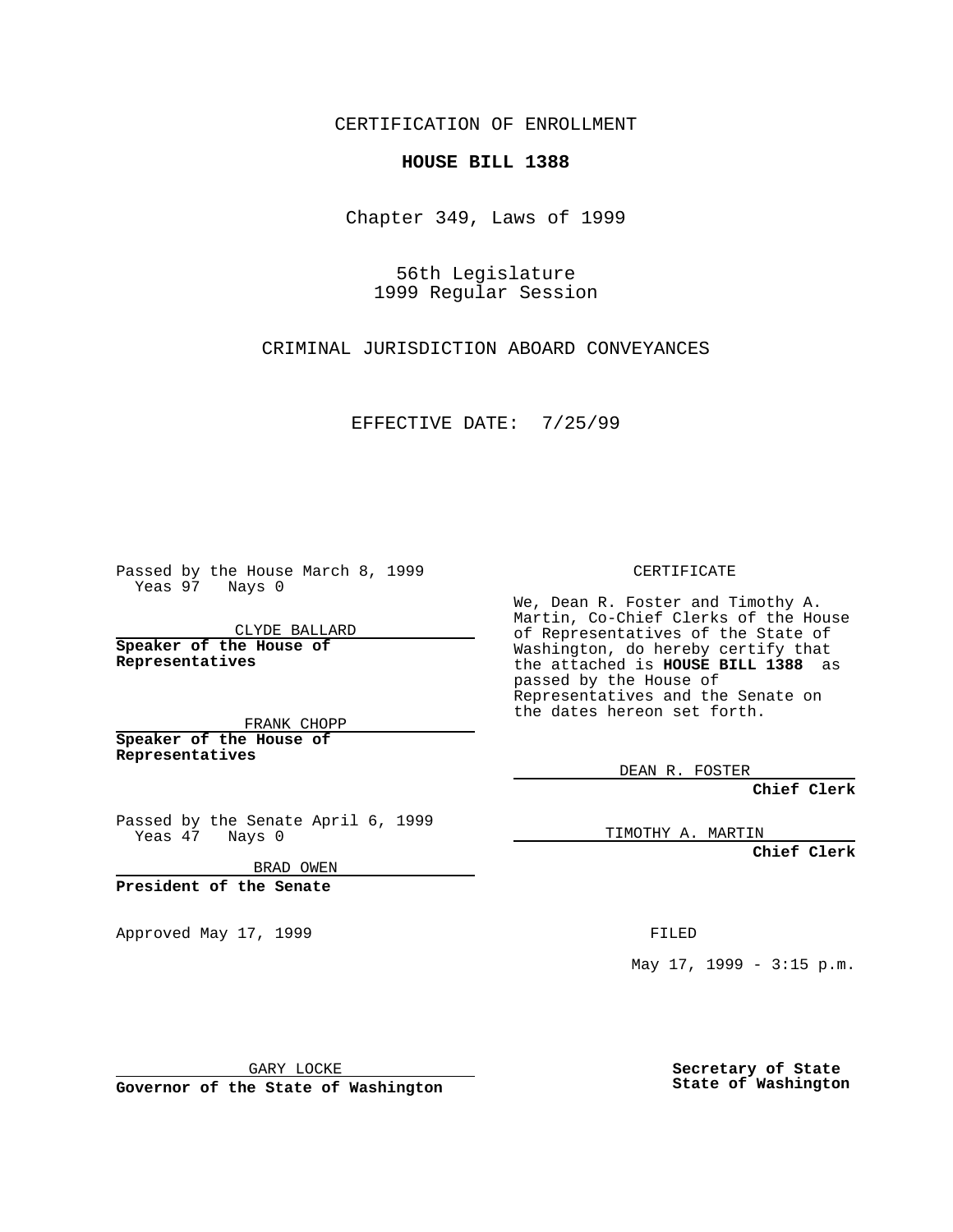## **HOUSE BILL 1388** \_\_\_\_\_\_\_\_\_\_\_\_\_\_\_\_\_\_\_\_\_\_\_\_\_\_\_\_\_\_\_\_\_\_\_\_\_\_\_\_\_\_\_\_\_\_\_

\_\_\_\_\_\_\_\_\_\_\_\_\_\_\_\_\_\_\_\_\_\_\_\_\_\_\_\_\_\_\_\_\_\_\_\_\_\_\_\_\_\_\_\_\_\_\_

Passed Legislature - 1999 Regular Session

## **State of Washington 56th Legislature 1999 Regular Session**

**By** Representatives Keiser, Ballasiotes, Schual-Berke, Mitchell, Hurst, O'Brien, Lovick and Delvin

Read first time 01/22/1999. Referred to Committee on Criminal Justice & Corrections.

 AN ACT Relating to state criminal jurisdiction; and amending RCW 9A.04.030.

BE IT ENACTED BY THE LEGISLATURE OF THE STATE OF WASHINGTON:

 **Sec. 1.** RCW 9A.04.030 and 1981 c 187 s 2 are each amended to read as follows:

The following persons are liable to punishment:

 (1) A person who commits in the state any crime, in whole or in part.

 (2) A person who commits out of the state any act which, if committed within it, would be theft and is afterward found in the state with any of the stolen property.

 (3) A person who being out of the state, counsels, causes, procures, aids, or abets another to commit a crime in this state.

 (4) A person who, being out of the state, abducts or kidnaps by force or fraud, any person, contrary to the laws of the place where the act is committed, and brings, sends, or conveys such person into this state.